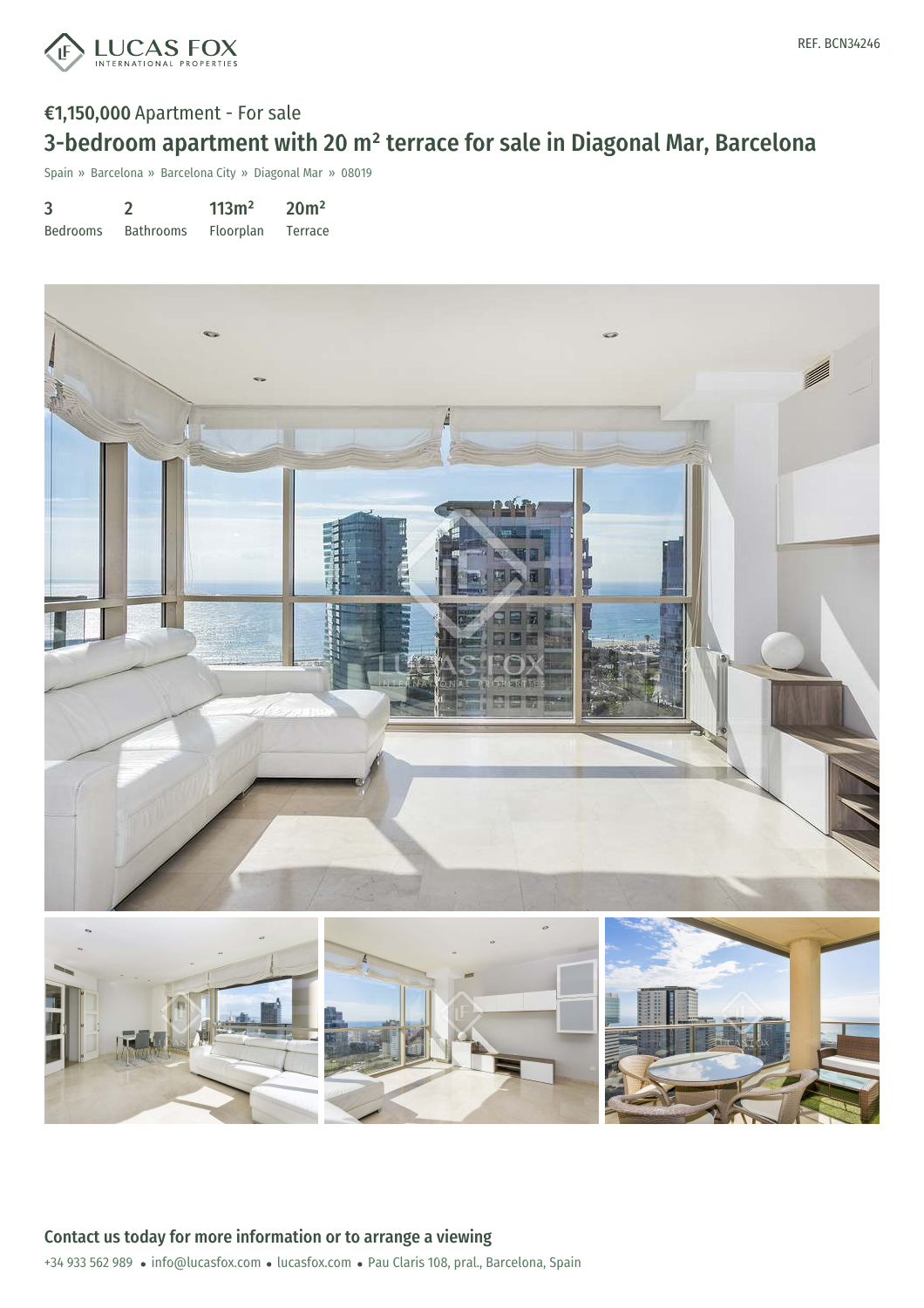



## €1,150,000 Apartment - For sale 3-bedroom apartment with 20 m² terrace for sale in Diagonal Mar, Barcelona

Spain » Barcelona » Barcelona City » Diagonal Mar » 08019

| 3               |                  | 113m <sup>2</sup> | 20 <sup>m²</sup> |
|-----------------|------------------|-------------------|------------------|
| <b>Bedrooms</b> | <b>Bathrooms</b> | Floorplan         | Terrace          |

## **OVERVIEW**

3-bedroom glazed apartment with sea views, parking space and storage room for sale in a family complex with a large number of services, such as a swimming pool, gym, padel tennis courts, study room and 24-hour concerge service in Barcelona.

This excellent apartment is located opposite the Diagonal Mar shopping centre, in a complex with common areas with two swimming pools, two padel tennis courts, a gym and gardens, ideal for relaxing and enjoying with friends.

The apartment has an area of 113 m² and is ready to move into. It consists of a spacious and bright living room with glass walls that allow you to enjoy a lot of natural light. From here, you will be able to go out to a cosy covered balcony with a table with chairs and an armchair; the perfect space to have a coffee or eat outdoors with the sea in the background. Next to the living room, there is the equipped kitchen. It also offers three exterior-facing bedrooms: the main one with dressing room and its own bathroom with shower and two singles. A second bathroom, this one with a bathtub, completes the layout.

The apartment has air conditioning and heating for your maximum comfort, and has stoneware floors, aluminium window frames, wooden doors and fitted wardrobes. The price includes a parking space and a storage room.

Contact us to visit this exceptional apartment in Diagonal Mar.



[lucasfox.com/go/bcn34246](https://www.lucasfox.com/go/bcn34246)

Sea views, Garden, Terrace, Spa, Gym, Natural light, Padel court, Parking, Air conditioning, Playground, Playroom, Security, Storage room